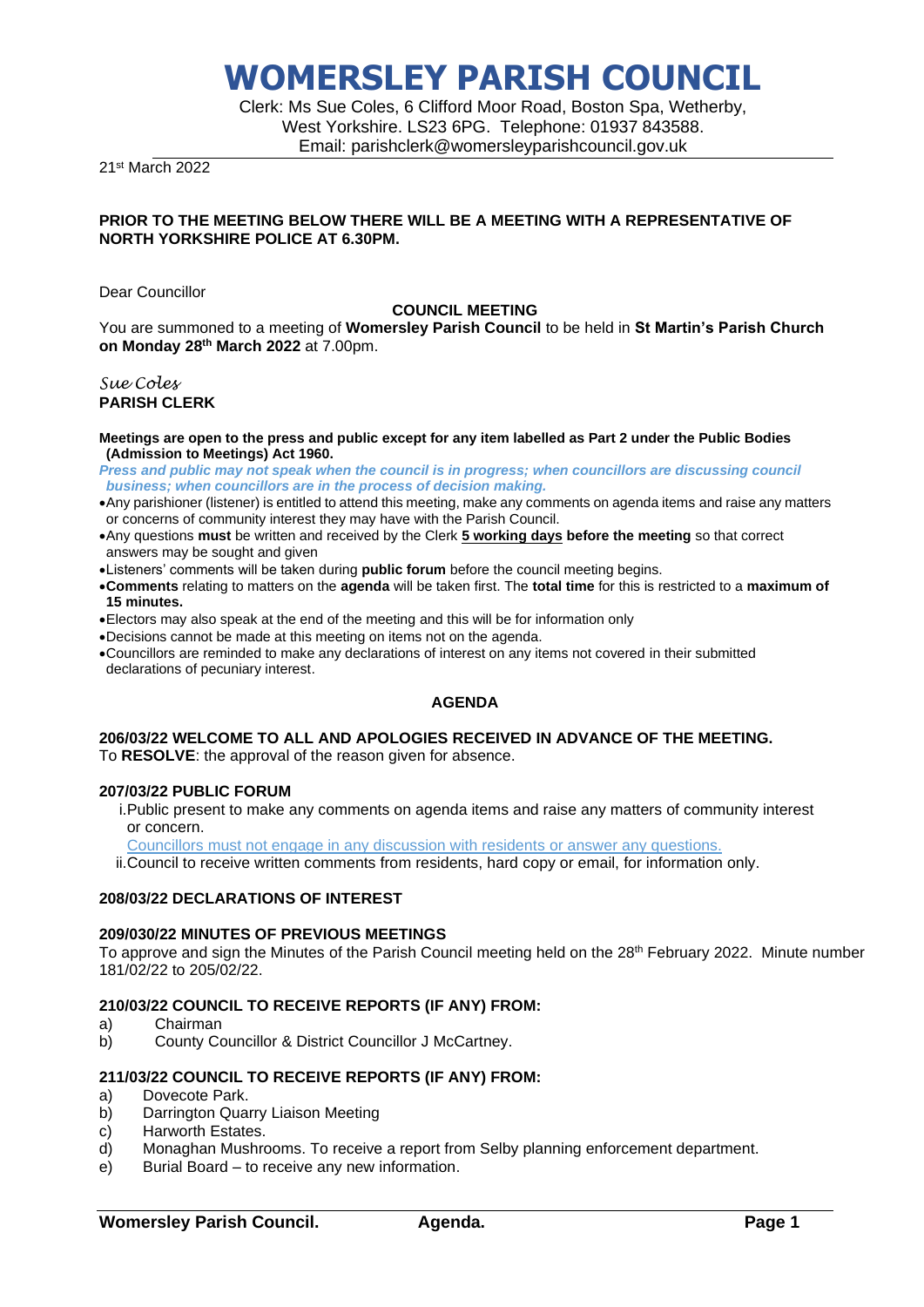# **WOMERSLEY PARISH COUNCIL**

Clerk: Ms Sue Coles, 6 Clifford Moor Road, Boston Spa, Wetherby, West Yorkshire. LS23 6PG. Telephone: 01937 843588. Email: parishclerk@womersleyparishcouncil.gov.uk

## **212/03/22 FLOODING ISSUES AT BLUE LAGOON UPDATE (IF ANY).**

### **213/03/22 PLANNING APPLICATIONS**

- **a) NYCC CONSULTATION – NY/2021/0097/A27 WOMERSLEY QUARRY (HARWORTH ESTATES).** This is a reserved matters application from planning application permissions granted under reference C8/41/107A/PA/ for an Aftercare Scheme, drainage matters and other items. An updated report (if any) will be given at the meeting.
- **b) GALE COMMON JUDICIAL REVIEW IN CONNECTION WITH NY/2019/009/ENV** A further report will be made by the Chair and Vice Chair. Information regarding LGA s137 was requested. Please see Finance minute below.

### **c) WENT EDGE QUARRY NY/2019/0002/ENV**

To receive a further report if any available at the meeting.

| <b>PLANNING</b><br><b>APPLICATIONS</b> | <b>DETAILS</b>                           | <b>ADDRESS</b>        | <b>DECISION</b> |
|----------------------------------------|------------------------------------------|-----------------------|-----------------|
| 2021/1456/HPA                          | Erection of single storey rear extension | Lyngarth, Main Street |                 |

### **214/03/22 FINANCE REPORTS:**

a) List of accounts for payment.

| <b>CHQ</b> | <b>DATED</b> | <b>PAYEE</b>        | <b>REASON</b>              | <b>GROSS</b> | <b>VAT</b> | <b>NET</b>  |
|------------|--------------|---------------------|----------------------------|--------------|------------|-------------|
| 01388      | 25.03.22     | SUE COLES           | SALARY                     | 430.59       |            | 430.59      |
| 01389      | 28.03.22     | <b>B. CROSSDALE</b> | <b>PRINTING NEWSLETTER</b> | 59.85<br>£   |            | 59.85       |
| 01390      | 28.03.22     | SUE COLES           | <b>CLERK'S EXPENSES</b>    | 7.24         |            | 7.24        |
| 01391      | 28.03.22     | <b>AUTELA</b>       | PAYROLL                    | 42.00<br>£   | 8.40       | 50.40<br>£  |
|            |              |                     |                            | 539.68       | 8.40       | 548.08<br>£ |

b) Current Balance of the Community Account as at 21<sup>st</sup> March is £30,299.61

c) Bank reconciliation to  $1<sup>st</sup>$  March 2022.

d) Payment requests received after the agenda.

- e) Budget to 21st March 2022
- f) List of cheques report issued to 21st March 2022
- g) Income received: Two Ridings Small Grant for the hanging baskets £1,820.00.

h) HP Instant Ink – To note: printer was purchased in June with 9 months free ink. A £9.99 claim by Clerk will recommence again in April.

i) Section 137 of the Local Government Act 1972 enables local councils to spend a limited amount of money for purposes for which they have no other specific statutory expenditure.

In 2021-2022 this figure was £8.32 per elector a total of approx.. £2,837.00.

In 2022-2023 this figure will be £8.82 and the current number of electors is 341 in the village making a total expenditure if required this year of £3,007.62. See also the NALC Topic note on Local Council's General Power.

j) Members to **RESOLVE** payments listed and accept reports.

## **215/03/22 UPDATING VILLAGE STREETLIGHTS**

The Council is waiting for a report from Streetlighting as to the recommended replacement schedule.

## **216/03/22 PARISH FIELD**

a) An update and information will be given at the meeting concerning the weekly/monthly play equipment inspections.

b) Another complaint has been received concerning a dog loose on the play field. Please see report attached. A further complaint has been received of a dog on Cow Lane.

c) Complaint regarding the locking of the far playarea gate and the need for a ramp at the step entrance to the field.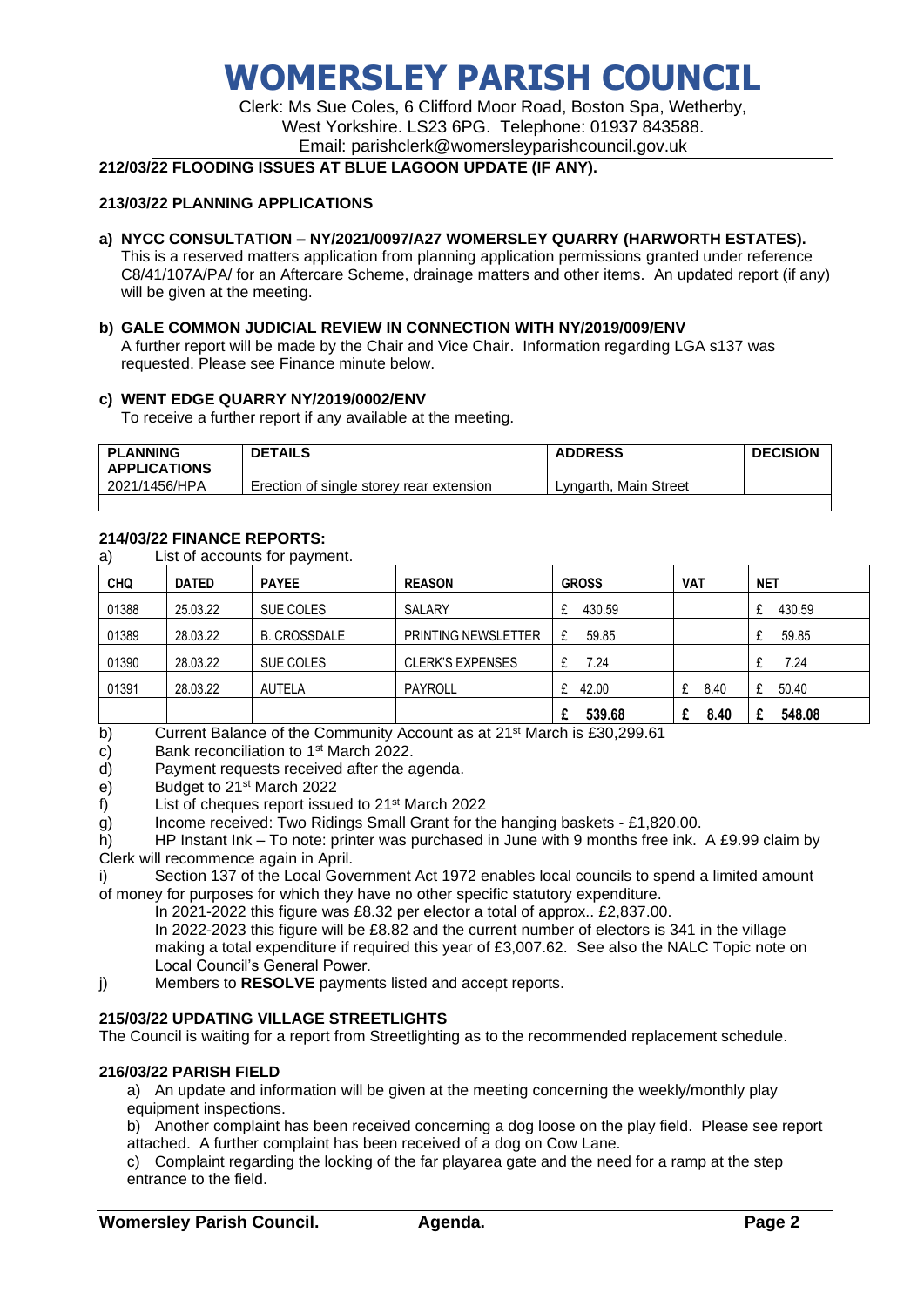# **WOMERSLEY PARISH COUNCIL**

Clerk: Ms Sue Coles, 6 Clifford Moor Road, Boston Spa, Wetherby, West Yorkshire. LS23 6PG. Telephone: 01937 843588. Email: parishclerk@womersleyparishcouncil.gov.uk

### **217/03/22 MEETING WITH GROUNDWORKS**

It is confirmed that the refund of the old substandard gates will be with us the week of 28<sup>th</sup> March.

### **218/03/22 HIGHWAYS MATTERS (if any).**

### **219/03/22 COUNTY COUNCIL AND PARISH COUNCIL ELECTIONS**

Please see attached Key dates Timetable. The deadline for Receipt of Nominations is 5<sup>th</sup> April and a Publication for statements of persons nominated will be published on  $6<sup>th</sup>$  April. [https://www.selby.gov.uk/sites/default/files/Documents/WebsiteTimetable\\_2022.pdf](https://www.selby.gov.uk/sites/default/files/Documents/WebsiteTimetable_2022.pdf)

### **220/03/22 YLCA AND NALC MATTERS**

- a) Smaller Local Councils Committee See letter dated 11.03.22.
- b) General Briefing-22/Ukraine. Local Council Support to Ukraine and Refugees.
- c) LTN 31 Local Councils General Powers.

### **221/03/22 POLICE MEETING TONIGHT AND OTHER MATTERS**

Updated information regarding the ANPR camera removed in November 21 has been received. Matters to be discussed from the meeting with the Police at 6.30pm this evening.

### **222/03/22 NEWSLETTER UPDATE, WEBSITE AND FACEBOOK.**

RSPCA Dangerous Dogs Act. Parish Elections

## **223/03/22 CORRESPONDENCE RECEIVED SINCE LAST MEETING**

| From              | <b>Details</b>                                 | Action<br><b>Suggestion</b> |
|-------------------|------------------------------------------------|-----------------------------|
| <b>YLCA</b>       | Remote Conference online                       |                             |
| Keep Britain Tidy | Details of the Great British Spring Clean 2022 |                             |
|                   |                                                |                             |
|                   |                                                |                             |
|                   |                                                |                             |

### **224/03/22**

- a) Councillors' Forum: to take and note any points of community interest from councillors.
- **b)** Items for the next agenda:

#### **225/03/22 TO RECEIVE ANY FURTHER COMMENTS FROM MEMBERS OF THE PUBLIC.**  Clerk to note comments.

**226/03/22 TO CONFIRM THE DATE AND PLACE OF THE NEXT MEETING**

It is suggested that the following meeting dates are approved at St. Martin's Church on Tuesday 26<sup>th</sup> April 2022. The Annual Parish Meeting for the public to attend will be held at 7pm on Monday 23<sup>rd</sup> May and the Annual Council Meeting will be held straight after at 7.30pm.

### **227/03/22 OUTSTANDING MATTERS**

- a) AED Training
- b) Notice board for the play area
- c) Wildlife CCTV
- d) Meeting with Truvelo (UK) Ltd concerning a TruSign 30CR Speed Indication Device.

### **PRIVATE AND CONFIDENTIAL**

*To RESOLVE: that in accordance with Section 1 (2) of the Public Bodies (Admission to Meetings) Act 1960, the public and press is excluded from the meeting during the consideration of the item set out below on the grounds that publicity would be prejudicial to the general interest by reason of the confidential nature of the business to be transacted.*

### **228/03/22 WOMERSLEY VILLAGE COMMUNITY HALL.**